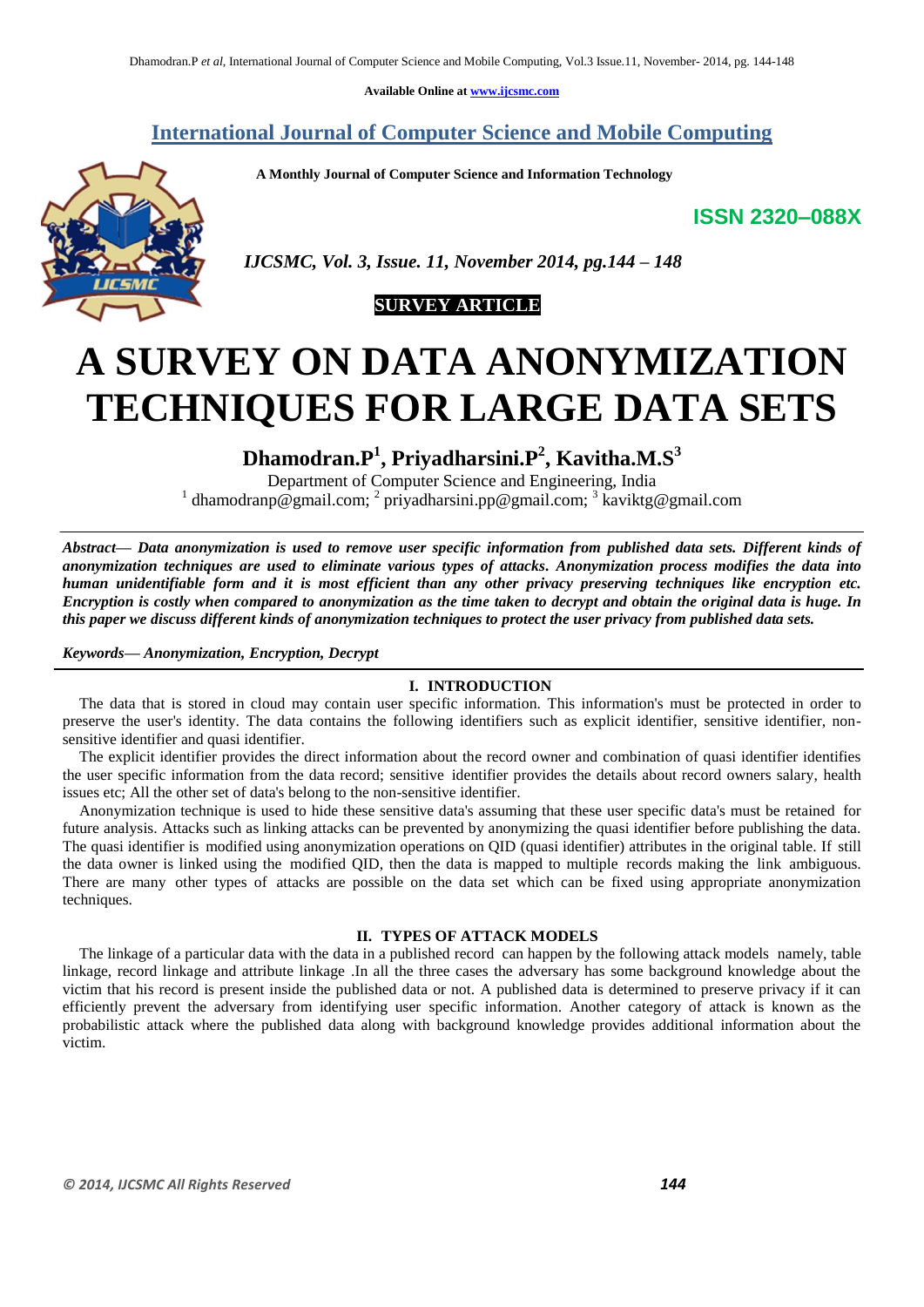#### *A. Record Linkage Model*

In record linkage model the victim's qid value on QID is matched with the records of the released table. Now this model identifies the group of records with the same qid value as that of the victim. The adversary by using the background knowledge about the victim has additional chances of identifying the user specific information from the identified group of records. For example: consider this two tables table I and II.

| <b>JOB</b> | <b>SEX</b> | AGE | <b>DISEASE</b> |
|------------|------------|-----|----------------|
| Professor  | Male       | 33  | Flu            |
| Professor  | Male       | 35  | <b>HIV</b>     |
| Dentist    | Male       | 35  | Hepatitis      |
| Engineer   | Female     | 37  | Flu            |
| Engineer   | Female     | 37  | Hepatitis      |
| Lawyer     | Female     | 38  | <b>HIV</b>     |
| Lawyer     | Female     | 38  | <b>HIV</b>     |

#### Table II. External Record

| <b>NAME</b> | <b>JOB</b> | <b>SEX</b> | AGE |
|-------------|------------|------------|-----|
| Doug        | Lawyer     | Female     | 38  |
| Rancal      | Engineer   | Female     | 37  |
| Niki        | Professor  | Male       | 35  |
| Parker      | Lawyer     | Female     | 38  |
| Ben         | Engineer   | Female     | 37  |
| Logan       | Dentist    | Male       | 35  |
| Micky       | Professor  | Male<br>33 |     |

Here table I is the published patient record to a research centre. Assume that the research centre has access to the external table II and also know that every patient in the published table has a record in the external table. Comparing the records in both the tables over common attributes like job, sex and age a link can be arrived at to establish the name of a patient affected by a particular disease.

#### *1) K-Anonymity*

K-Anonymity is a anonymization technique using which the record linkage through QID can be prevented. In kanonymization some qid is assigned to a particular record and there will be k-1 other records with the same qid value. It means that the number of records with the same QID values is at least K-A table which satisfies this property is termed to be kanonymous. In a k-anonymous table each qid is similar to at least k-1 qid's of the remaining records. it becomes difficult for an adversary to map a qid with an external table as the adversary may end up with mapping multiple records with the same value qid. The probability of mapping a victim's qid with the other records qid values is at most 1/k. The qid is a generalized value of the user specific information. For example table III shows the generalized QID values based on age of the patient.

Through these QID values.

| JOB       | <b>SEX</b> | AGE       | <b>DISEASE</b> |
|-----------|------------|-----------|----------------|
| Professor | Male       | $30 - 35$ | Flu            |
| Professor | Male       | $30 - 35$ | HIV            |
| Dentist   | Male       | $30 - 35$ | Hepatitis      |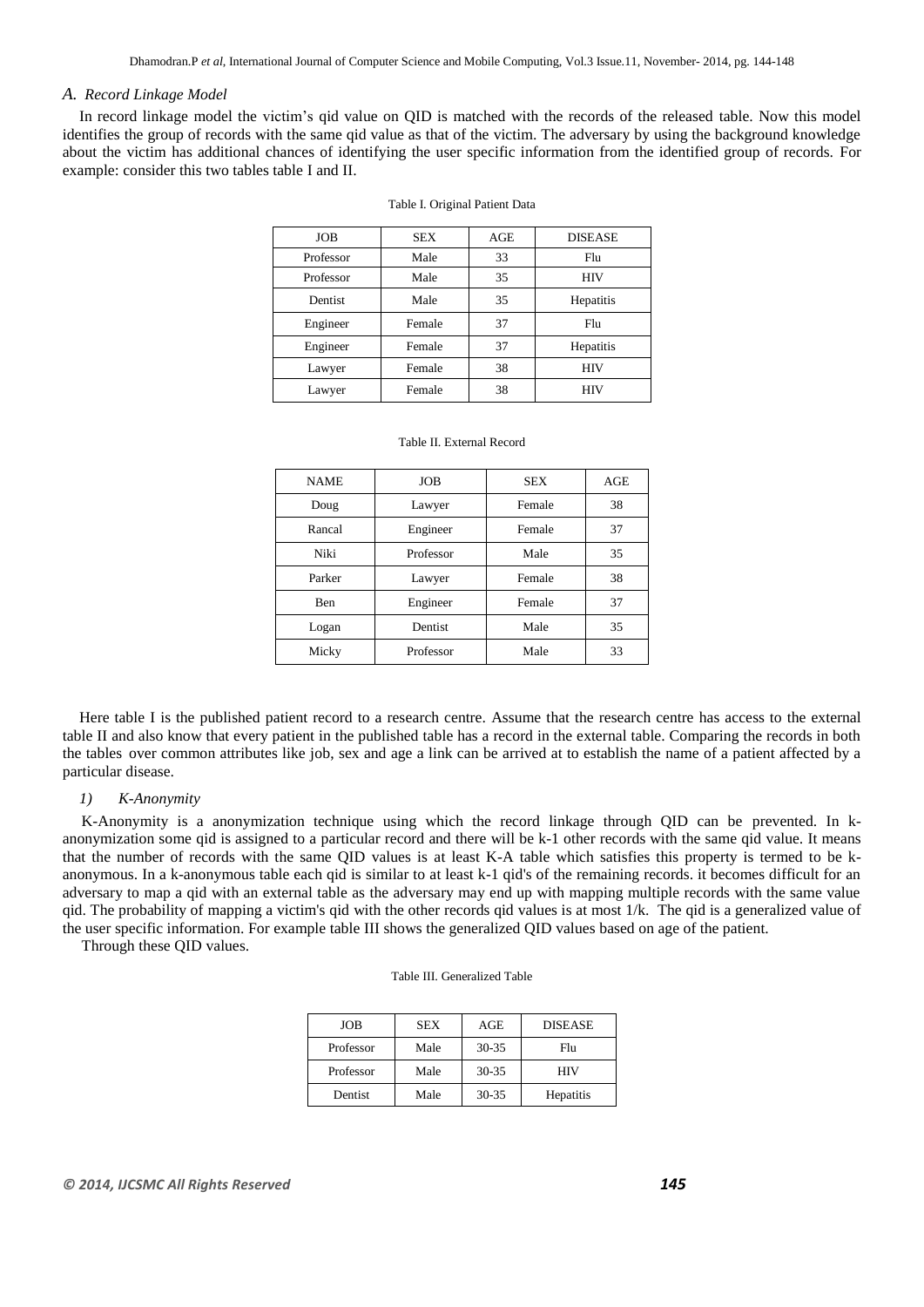| Engineer | Female | $36-40$ | Flu       |
|----------|--------|---------|-----------|
| Engineer | Female | $36-40$ | Hepatitis |
| Lawyer   | Female | $36-40$ | HIV       |
| Lawyer   | Female | $36-40$ | НIV       |

The generalization on QID is carried out by using the below taxonomy tree.



Fig. 1 Taxonomy tree

Now the adversary will end up with multiple records matching the victim's qid value through record linkage. The major disadvantage of this technique is that the k-anonymous property of the table will not hold in certain conditions like, a patient can contain more than one record if he is affected by more than a disease. Here the k-anonymous property of the table is violated.

#### *2) (X-Y) Anonymity*

The limitations of the k-anonymity is removed by X-Y anonymity, where X,Y are two disjoint sets.

*Definition:* Let x be the attribute in the set X. The  $Y(x)$  be the anonymity of x with respect to Y.  $Y(x)$  also denotes the number of distinct attributes that co-occur with the value x. For a given table T, if Y be the key value then  $Y(x)$  will be equal to the number of records containing the value x.

In this form of anonymization each X value is mapped to at least k different values on Y. The disadvantage of k-anonymity is the x value denotes the QID value and Y acts as the key in table T. It uniquely identifies the record owner through these QID values. X-Y anonymity is a special case was it provides a flexible way to denote different kinds of privacy requirements. If X represents the set of record owners and Y represents the sensitive values then each set of X-Y combination is mapped to diverse set of values. It becomes difficult to arrive at a user specific sensitive set of values.

#### *B. Attribute Linkage Model*

In attribute linkage model the adversary does not identify the record of the victim but he/she precisely identifies the sensitive values from the published record. This identification is made by associating the sensitive values of the victim with the group. The attribute linkage model can be eliminated using anonymization techniques like l-diversity etc.

#### *1) l –Diversity*

This model requires every qid group to have well represented sensitive values. A well represented sensitive value in a qid group should be associated with l distinct values. The disadvantage with this l -diversity model is it cannot eliminate probabilistic attack because some sensitive values occur frequently.

#### *2) X-Y Linkability*

(X, Y)-anonymity states that each group on X has at least k distinct values on Y. However, being linked to k persons does not imply that the probability of being linked to any of them is  $1/k$ . If some Y values occur more frequently than others, the probability of inferring a particular Y value can be higher than  $1/k$ . The  $(X, Y)$  - linkability below addresses this issue.

Definition: (X, Y)-linkability [8] Let x be a value on x and y be a value on Y. The linkability of x to y, denoted by  $l_v(x)$ , is the percentage of the records that contain both x and y among those that contain x, i.e.,  $a(y, x)/a(x)$ , where  $a(x)$  denotes the number of records containing x and a(y, x) is number of records containing both y and x. Let  $L_v(X) = \max\{l_v(x) | x \in X\}$  and L<sub>Y</sub>(X)=max{L<sub>y</sub>(X) | y∈Y}. We say that T satisfies the (X, Y)-linkability for some specified real 0<k≤1 if L<sub>Y</sub>(X)≤h.

In words, (X, Y)-linkability limits the confidence of inferring a value on Y from a value on X. With X and Y describing individuals and sensitive properties, any such inference with a high confidence is a privacy breach. Often, not all but some values y on Y are sensitive, in which case Y can be replaced with a subset of  $y_i$  values on Y, written  $Y = \{y_1, ..., y_n\}$ , and a different threshold h can be specified for each  $y_i$ . More generally, we can allow multiple  $Y_i$ , each representing a subset of values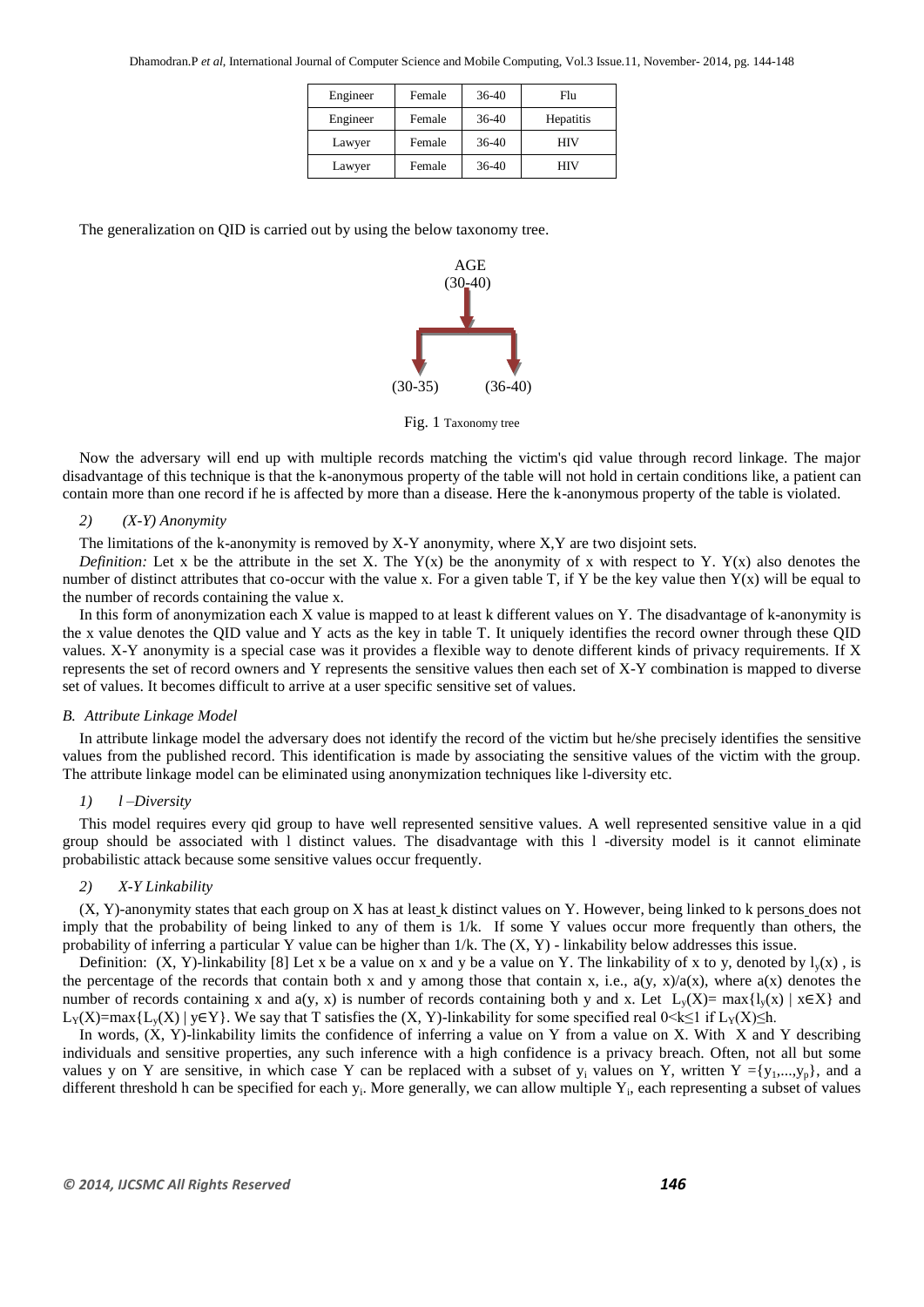on a different set of attributes, with Y being the union of all Y<sub>i</sub>.Such a "value-level" specification provides a great flexibility essential for minimizing the data distortion.

#### *3) (X, Y)-Privacy*

Wang and Fung [8] propose a general privacy model, called (X, Y)-privacy, which combines both (X, Y)-anonymity and (X, Y)-linkability. The general idea is to require each group x on X to contain at least k records and the confidence of inferring any y∈Y from any x∈X is limited to a maximum confidence threshold h. Note, the notion of (X, Y)-privacy is not only applicable to a single table, but is also applicable to the scenario of multiple releases.

#### *4) (α, k)-Anonymity*

Wong et al. [9] propose a similar integrated privacy model called  $(\alpha, k)$ -anonymity, requiring every qid in a Table T to be shared by at least k records and conf(qid→s)  $\leq \alpha$  for any sensitive value s, where k and  $\alpha$  are data holder-specified thresholds. Nonetheless, both  $(X, Y)$ -Privacy and  $(\alpha, k)$  -anonymity may result in high distortion if the sensitive values are skewed.

#### *C. Table Linkage Model*

Both record linkage and attribute linkage assume that the adversary already knows the victim's record. However, in some cases, the presence (or the absence) of the victim's record. Already reveals the victim's sensitive information. Suppose a hospital releases a data table with a particular type of disease. Identifying the presence of the victim's record in the table is already damaging. A table linkage occurs if an adversary can confidently infer the presence or the absence of the victim's record in the released table. The following example illustrates the privacy threat of a table linkage.

#### *D. Probabilistic Model*

There is another family of privacy models that does not focus on exactly what records, attribute values, and tables the adversary can link to a target victim, but focuses on how the adversary would change his/her probabilistic belief on the sensitive information of a victim after accessing the published data. In general, this group of privacy models aims at achieving the uninformative principle, whose goal is to ensure that the difference between the prior and posterior beliefs is small.

#### *1) (c, t)-Isolation*

Chawla et al. [5] suggest that having access to the published anonymous data table should not enhance an adversary's power of isolating any record owner. Consequently, they proposed a privacy model to prevent (c, t)-isolation in a statistical database. Suppose p is a data point of a target victim v in a data table, and q is the adversary's inferred data point of v by using the published data and the background information. Let  $\delta_p$  be the distance between p and q. We say that point q(c, t)-isolates point p if B(q, c $\delta_p$ ) contains fewer than t points in the table, where B(q, c $\delta_p$ ) is a ball of radius c $\delta_p$  centered at point q. Preventing (c, t)isolation can be viewed as preventing record linkages. Their model considers distances among data records and, therefore, is more suitable for numerical attributes in statistical databases.

#### *2) Distributional Privacy*

Motivated by the learning theory, Blum et al. [6] present a privacy model called distributional privacy for a non-interactive query model. The key idea is that when a data table is drawn from a distribution, the table should reveal only information about the underlying distribution, and nothing else. Distributional privacy is a strictly stronger privacy notion than differential privacy, and can answer all queries over a discretized domain in a concept class of polynomial VC-dimension, where Vapnik-Chervonenkis (VC) dimension is a measure of the capacity of a statistical classification algorithm. Yet, the algorithm has high computational cost. Blum et al. [6] present an efficient algorithm specifically for simple interval queries with limited constraints. The problems of developing efficient algorithms for more complicated queries remain open.

#### **III. ISSUES IN ANONYMIZATION**

Due to advancement and innovations in technologies the amount of data being generated is huge. it is a challenge for existing anonymization approaches to achieve privacy preservation on privacy-sensitive large-scale data sets due to their insufficiency of scalability.

#### **IV. PROPOSED SOLUTION**

To achieve improvement in anonymization over large scale data sets, anonymization techniques are used over Hadoop distributed environment using MapReduce computing model. This can efficiently anonymize large data sets in quick time.